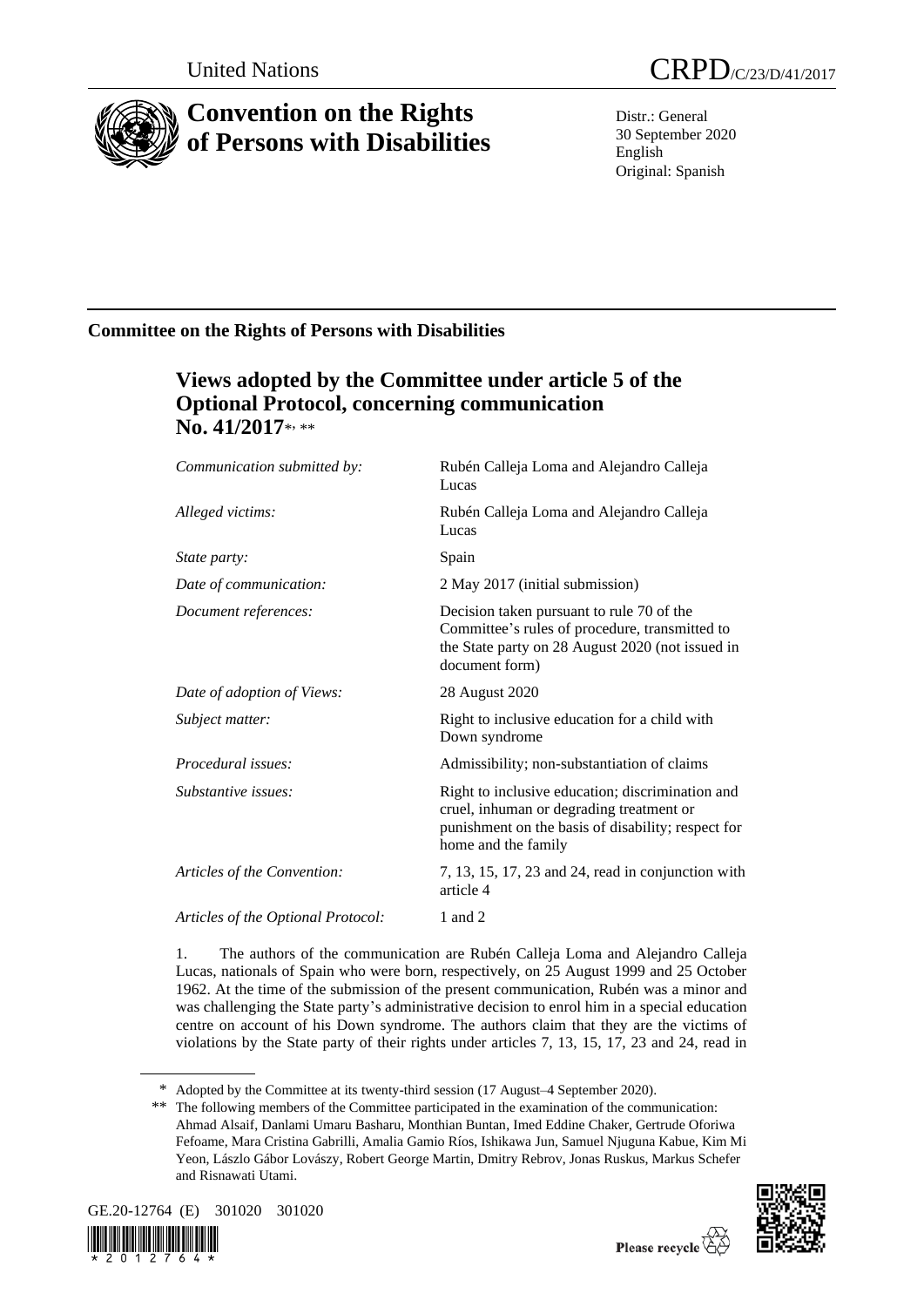conjunction with article 4, of the Convention. Rubén is represented by his father, Mr. Calleja Lucas.<sup>1</sup> The Optional Protocol to the Convention entered into force for the State party on 3 May 2008.

### **A. Summary of the information and arguments submitted by the parties**

#### **The facts as submitted by the authors**

2.1 In September 2009, Rubén, then aged 10, entered grade 4 of compulsory primary education at the mainstream public school Antonio González de Lama de León, where he had been studying in the preceding years with the support of a special education assistant. Up to that point, his integration with his classmates and teachers at the school had been going well. However, from the outset of grade 4, Rubén's teacher, X, engaged in conduct that signalled rejection of him on account of his disability and subjected him to discrimination, neglect and abuse. In witness statements delivered on 23 January 2012 before Administrative Court No. 1 of León, the mothers of two of Rubén's classmates testified that the teacher had gone so far as to grab Rubén by the neck and threaten to throw him out of a window and had also threatened to hit him with a chair. The teacher told Rubén's parents that he was "anti-social and dangerous", and they were advised to have him transferred to a special education centre. Rubén was also physically assaulted by teacher Y, who slapped him several times. Although Rubén's parents reported these incidents to the Provincial Director of Education, no investigation was undertaken.

2.2 On 1 December 2009, a psychoeducational report was drawn up; it stated that Rubén had "attention deficit and disruptive behaviour disorder" and it even alluded to a form of "oppositional defiant disorder". In January 2010, the school asked the behavioural support team to intervene and a social worker began to work periodically with Rubén at school and provide educational guidance to his family and the teaching staff.

2.3 In September 2010, Rubén entered grade 5 of compulsory primary education with teacher Z. From the beginning of term up until 28 October 2010, Rubén received no support from the special education assistant, unlike in previous years, because teacher Z did not consider it necessary. Only after his parents had submitted complaints about the matter was Rubén allowed to have the support of his assistant. However, the teacher displayed a negative attitude and was uncooperative towards the assistant. The authors also state that on 19 January 2011 another teacher engaged in conduct that signalled rejection of Rubén and asked his father to have him transferred to a special education centre. The neglect and abuse by teaching staff continued, yet the school's management failed to take any measures to resolve the situation, in spite of the complaints submitted by Rubén's parents to the Provincial Directorate of Education.

2.4 On 13 December 2010, social worker B wrote a socioeducational report regarding Rubén, in which she stated that, according to Rubén's parents, in grade 4 of primary school Rubén began to exhibit signs of difficulty in adapting to the school environment because of a poor relationship with his teacher. The social worker made a positive assessment of Rubén's state in the areas of sensory processing, motor skills, personal autonomy, communication and specific skills. She concluded, upon analysis of the school environment, that "taking into account the complications that have arisen in the dynamics of the student's relationships with his teachers, other professionals and other students in the school, it seems reasonable for Rubén to transfer to another school (albeit one with similar characteristics and resources). It is not necessary to study the case in any great depth to arrive at the conclusion that, here, the child is accustomed to giving inappropriate responses; moreover, it is very difficult to alter such a complex and deep-rooted dynamic. These two factors make the situation practically irreversible and very harmful for both parties, although fundamentally for the child, who is the most vulnerable party (firstly, because he is still developing as a person and, secondly, because he is "handicapped" (*deficiente*)).<sup>2</sup> The social worker indicated that the management teams should define a process for Rubén's

<sup>&</sup>lt;sup>1</sup> Rubén provided a power of attorney that he had signed, authorizing his father to represent him.

<sup>2</sup> The Committee stresses that the term "handicapped" (*deficiente*) is not in accordance with the principles of the Convention, since it likens disability to a handicap (*deficiencia*), which it is not. The Committee calls upon States parties, their agents and the general population to use the term "persons with disabilities".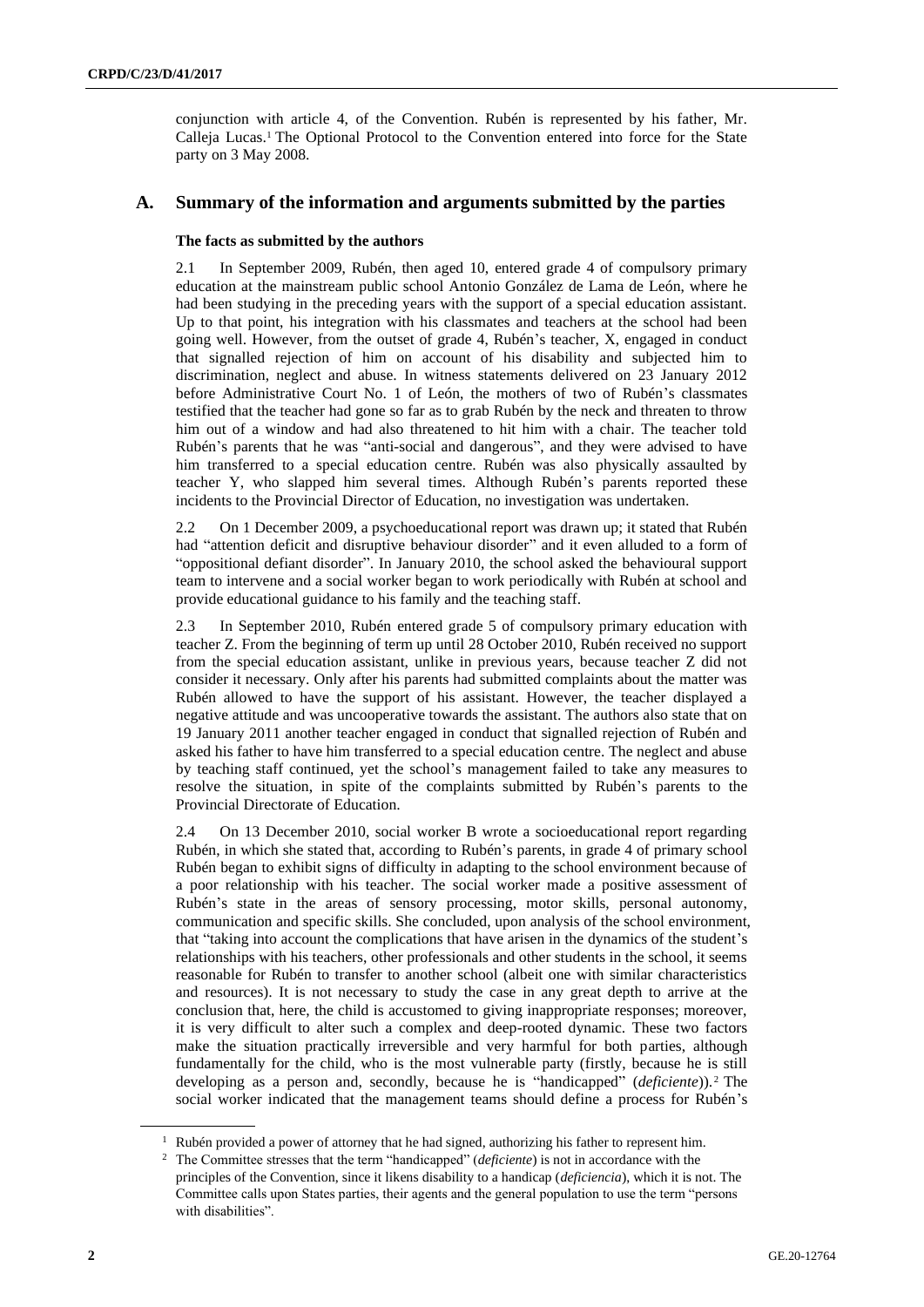education and ensure that a framework for cooperation with his family was in place for the sake of his personal well-being and well-being in school. The authors stress that the social worker did not consider it at all necessary for Rubén to be placed in a special education centre.

2.5 On 17 December 2010, a report on Rubén's schooling was drawn up without his parents' authorization having been sought. The report mentions Rubén's "disruptive behaviour", "psychotic outbreaks" and a general developmental delay "associated with Down syndrome". This terminology is more appropriate to clinical psychology than to a psychoeducational report and, given their area of expertise, the report's authors were not qualified to make such observations, which focus on Rubén's psychological disability. The authors of the report did not meet with or interview the parents. The authors indicate that the report has significant shortcomings, as it does not provide a full picture of the circumstances described above as regards the abuse and lack of educational support that Rubén experienced.

2.6 On 21 March 2011, after Ruben's parents had expressed their disagreement with the first report, a second schooling report was drawn up, with which Ruben's parents also expressed their disagreement. The report recommended that Rubén should be placed in a special education centre. The report's conclusion is invalid, because it does not take into account the discrimination and abuse suffered by Rubén. This is clear from the following quotation from the report: "The teaching staff treat the child well. Currently, relations are being completely undermined by the child's behavioural problems and the teaching staff's difficulty in handling them."

2.7 On 6 May 2011, Rubén's parents reported the abuse and discrimination suffered by Rubén during the 2009/10 and 2010/11 school years to the León juvenile prosecution service. Their report was shelved on 4 October 2011, "since [...] the actions of the teaching staff are not considered to constitute the criminal offence of assault, coercion or abuse of [Rubén] and [it is] not the responsibility of [the] prosecution service, but rather that of other judicial bodies, to resolve other aspects covered in the report of 6 May 2011". 3

2.8 On 20 June 2011, the Provincial Directorate of Education authorized Rubén's enrolment in the special education centre Nuestra Señora del Sagrado Corazón en León.

2.9 On 19 September 2011, Rubén's parents filed an appeal with Administrative Court No. 1 of León, through a special procedure for the protection of fundamental rights, challenging the decision of the Provincial Directorate of Education. They requested the Court to declare the decision null and void and to recognize Rubén's right to be educated in a mainstream public school. They argued that the decision violated the following constitutional rights: the right to equality (art. 14) in relation to the right to education (art. 27), and the right to moral integrity of the child (art. 15) in relation to the principle of human dignity (art. 10 (1)).

2.10 On 20 July 2012, Administrative Court No. 1 of León dismissed the appeal filed by Rubén's parents. The Court considered that the decision of the Provincial Directorate of Education did not violate any constitutional rights. The Court referred to the jurisprudence of the Constitutional Court, which states: "In conformity with the settled jurisprudence of this Court, the principle of equality 'before or in the law' places upon the legislator the duty to give equal treatment to those in equal legal situations." <sup>4</sup> The Court considered that in the present case there had been no violation of the rights to equality and education since Rubén is not in the same legal situation as other children without disabilities, hence there is no legislative duty of equal treatment.

2.11 In its ruling, the Court states that "only with individual attention and the support of specialist teachers who have been working with [Rubén] for a long time can an acceptable response be provided to the learning needs". The ruling also states that it cannot be "claimed that the administration failed to provide the student with the necessary support and assistance […]. Such support has been provided throughout the child's education and he has in fact been educated until this point in a mainstream school with the support of a

The authors provided a copy of the report filed with the prosecution service of León Provincial High Court, dated 4 October 2011.

<sup>4</sup> Administrative Court No. 1 of León refers to Constitutional Court Judgment No. 33/2006 of 13 February 2006 in paragraph 3 of its ruling.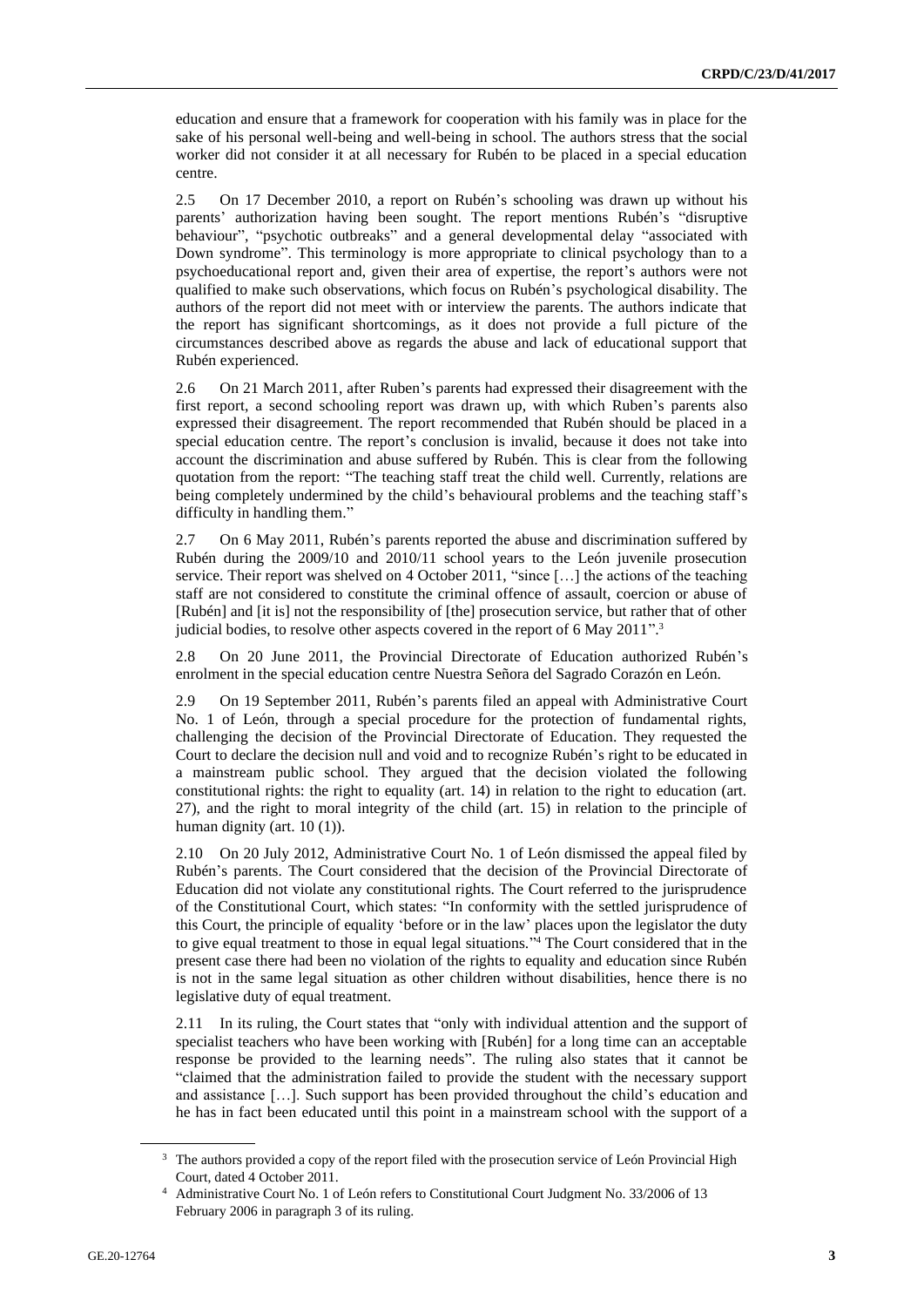special education assistant, a hearing and language specialist and a therapeutic education specialist. A separate matter, however, is that a point has been reached in the child's educational and behavioural development at which his inclusion can no longer be ensured with the resources available to the administration which, as stated in the 2009 ruling of the Burgos Chamber of the High Court of Justice of Castile and León, 'are what they are'."

2.12 On 24 September 2012, Rubén's parents filed an appeal with the Administrative Chamber of the High Court of Justice of Castile and León against the ruling of Administrative Court No. 1 of León. They asked that the ruling be quashed and again requested that Rubén's right to be educated in a mainstream public school be respected. The parents stressed that the ruling ignored the abuse suffered by Rubén and the administration's duty to provide reasonable accommodation at the mainstream public school that he attended. They also claimed that the judgment omitted any mention of the inconsistency between the schooling report and the social worker's report. Lastly, they claimed that the ruling ignored the expert evidence that they had submitted, namely the report of clinical psychologist G.C., according to which Rubén's difficulties in adjusting to schooling in the mainstream public school were due to a lack of educational support and the discriminatory, hostile environment that he experienced there. They reiterated that, contrary to what is stated in the ruling, Rubén did not have a special education assistant at the beginning of the 2010/11 school year, and that when such an assistant was later assigned, in the words of the assistant herself, the teacher "completely ignored and gave up teaching" Rubén. The authors argued that the Court's statement to the effect that Rubén could no longer be educated in a mainstream school because the resources available to the administration "are what they are" was "untenable and completely unfounded". They reiterated the point that Rubén had had the necessary support until the events described above unfolded and that, given Rubén's characteristics as a child with Down syndrome, such resources could perfectly well have been provided in a mainstream school. This is evidenced by the fact that the vast majority of children with Down syndrome attend mainstream public schools, as the expert G.C. pointed out, a claim that has never been denied.

2.13 On 22 March 2013, the High Court of Justice of Castile and León rejected the appeal, claiming that there had been no violation of the right to equality (Constitution, art. 14) in relation to the right to education and the principle of human dignity (Constitution, arts. 27 and  $10$  (1)).<sup>5</sup> The Court, in line with the ruling of Administrative Court No. 1 of León, concluded that there can be no valid comparison between children with disabilities and children without disabilities, and that, as a result, the enrolment of children with disabilities in special education centres cannot be considered to constitute discrimination. In its ruling, the Court recognized that "in fact, the situation in the school in recent years was not appropriate to [Rubén's] needs, the attitude of part of the teaching staff was not at all cooperative; moreover, the school's reaction to the teaching staff's actions was not what was immediately required of it (admitting, at least for the purposes of the argument, the serious accusations made against several teachers […]), there could even have been some abnormal functioning, but such was the climate in the school where the child was receiving assistance and an education". This notwithstanding, the Court reiterated its view that the administrative decision was justified because, as indicated in the two schooling reports issued on 17 December 2010 and 21 March 2011 respectively, the child demonstrated "considerably delayed educational and cognitive development, in addition to some behavioural problems of particular relevance, including psychotic outbreaks involving disruptive behaviour". It considered that the report of the expert G.C. failed to provide sufficient guarantees of accuracy and independence that could nullify the two reports written by the administration. It also considered Rubén's specific support needs to fall into both the area of special education and the area of behaviour modification. According to the Court, this circumstance, coupled with the fact that Rubén only responds acceptably to learning activities when they involve individual attention from specialist teachers who have a long-term relationship with him, mean that he should no longer attend a mainstream school.

2.14 On 30 April 2013, Rubén's parents filed an appeal for *amparo* with the Constitutional Court against the ruling of the High Court of Justice of Castile and León.

<sup>5</sup> The authors provided a copy of ruling No. 00491/2013 of the High Court of Justice of Castile and León, dated 22 March 2013.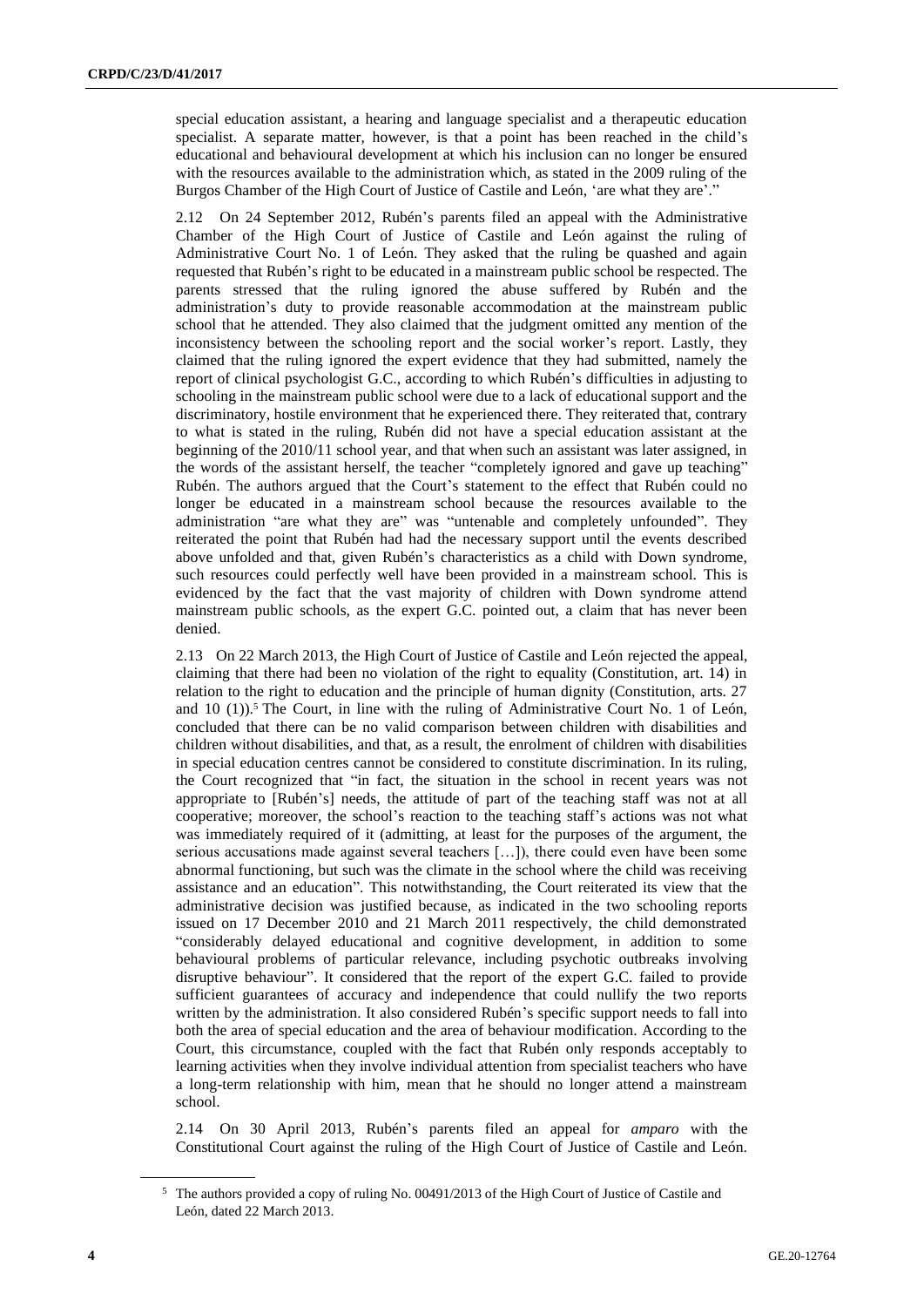They claimed a violation of the right to education (Constitution, art. 27) in conjunction with the right to equality (Constitution, art. 14). On 31 March 2014, the Constitutional Court informed the author that the appeal had been rejected, given the manifest absence of any violation of a fundamental right covered by *amparo*. 6

2.15 On 14 May 2013, Rubén's parents filed a second report with the León provincial prosecution service regarding the discrimination and abuse suffered by Rubén at the school. This report included new evidence in the form of information reflected in the ruling of the High Court of Justice of Castile and León, in particular the statements of the mothers of Rubén's classmates and the Court's assertion that "there could even have been some abnormal functioning" in the school. On 8 October 2013, the prosecution service decided that the case should remain closed, in line with its previous decision, since it had not found the actions of the teachers and school staff to constitute "degrading treatment of a habitual nature or a sufficient intensity, or a specific, malicious intent to harass, denigrate or humiliate".<sup>7</sup>

2.16 On 12 May 2014, the León provincial prosecution service submitted a report to Court of Investigation No. 3 of León regarding Rubén's parents' decision not to take him to the Nuestra Señora del Sagrado Corazón special education centre, where he was enrolled. The prosecution service claimed that their actions constituted the criminal offence of neglect. On 23 May 2014, the Court ordered each defendant to provide a surety of €2,400 to cover any pecuniary obligations that may ultimately be imposed on them, with a warning that if they failed to do so, their assets would be seized in sufficient quantity to secure the amount indicated. On 20 April 2015, Criminal Court No. 1 of León acquitted Rubén's parents of the charges of neglect.<sup>8</sup>

2.17 On 26 September 2014, Rubén's parents took their case to the European Court of Human Rights and asked the Court to find a violation of article 14 of the Convention for the Protection of Human Rights and Fundamental Freedoms (European Convention on Human Rights) and to order the State party to pay the author the sum of  $\epsilon$ 100,000 in compensation for the personal injury caused. On 13 April 2014, the application was found inadmissible under articles 34 and 35 of the Convention pursuant to a decision of the Court sitting in single-judge formation.<sup>9</sup>

#### **The complaint**

3.1 The authors claim that Rubén is the victim of a violation of article 24 of the Convention, insofar as the administrative decision to enrol him in the Nuestra Señora del Sagrado Corazón special education centre resulted in a violation of his right to inclusive education. They claim that the courts of the State party dismissed their request primarily on the basis of the guidance team's reports, which were prepared in close cooperation with and at the behest of the teachers who subjected Rubén to rejection, discrimination, neglect and abuse, with no respect for his rights or dignity. They also claim that the right of Rubén's parents to be an active and respected party to the whole process was violated.

3.2 The authors claim that there has been a violation by the State party of article 23 of the Convention in relation to the accusation of neglect made by the León provincial prosecution service against Rubén's parents. They claim that this could have led to the loss by Rubén's parents of their custodial authority. They argue that their right to family life was violated, since the decisions of the State party's authorities implied Rubén's internment and separation from his parents.

3.3 The authors also claim that Rubén is the victim of a violation of article 7, insofar as the State party has not taken the necessary measures to ensure his full enjoyment of all human rights and fundamental freedoms on an equal basis with other children.

<sup>6</sup> The authors provided a copy of the decision of the Constitutional Court, dated 31 March 2014.

<sup>7</sup> The authors provided a copy of the decision of the León provincial prosecution service, dated 8 October 2013.

<sup>8</sup> The authors provided a copy of the ruling of Criminal Court No. 1 of León, dated 20 April 2015.

<sup>9</sup> The authors provided a copy of the standardized decision of the European Court of Human Rights of 13 November 2014, in which the Court states that their case "does not meet the admissibility criteria set out in articles 34 and 35 of the Convention".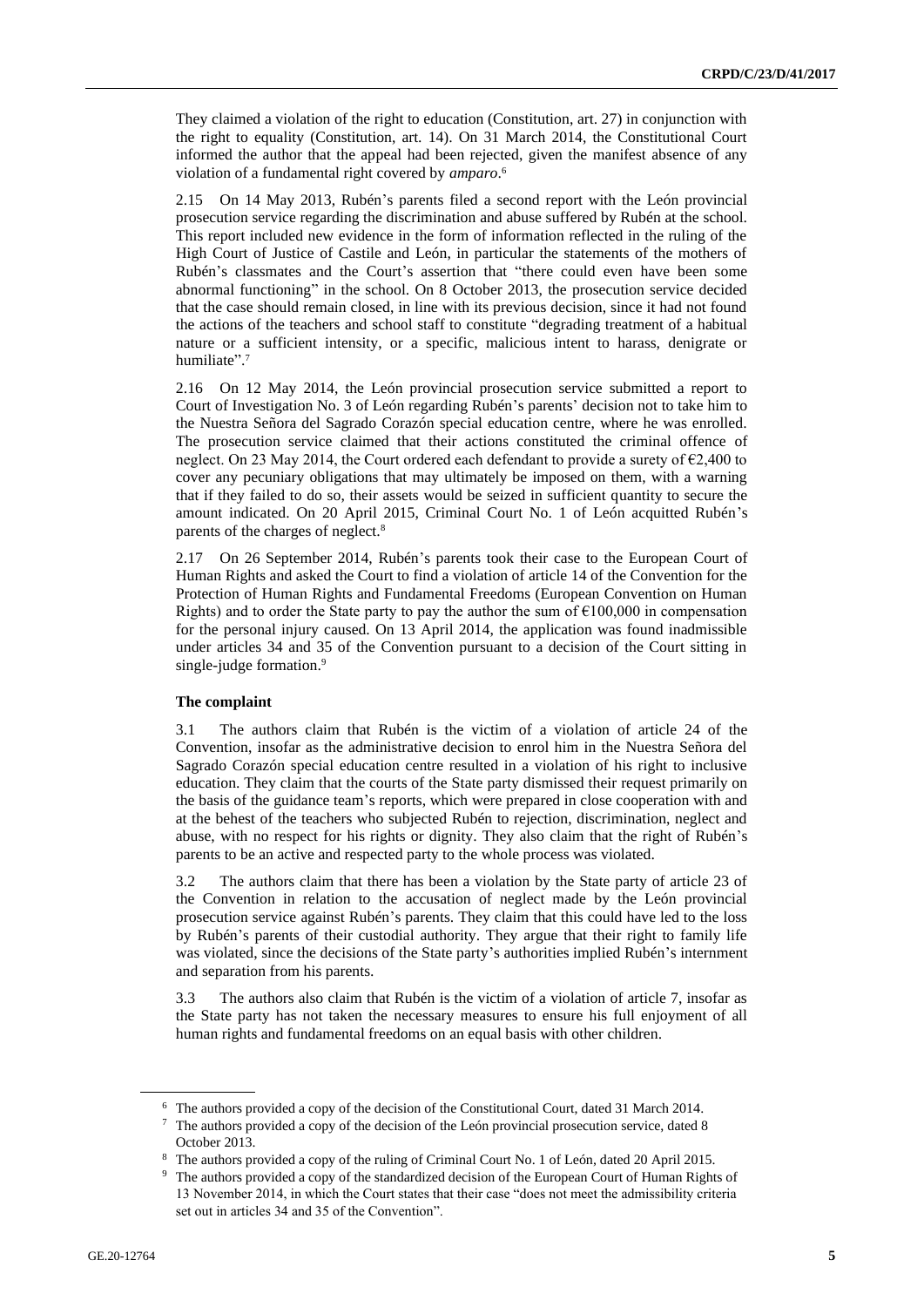3.4 The authors further claim that a violation of article 13 of the Convention has occurred, since none of the rulings, decisions or decrees issued by the authorities of the State party during the domestic proceedings has referred to the Convention or the right to inclusive education, whereas the authors have referred to both in every document that they have submitted.

3.5 The authors maintain that Rubén is the victim of a violation of article 15 read in conjunction with article 17 on account of the rejection, discrimination, neglect and abuse that he suffered during the academic years 2009/10 and 2010/11 at Antonio González de Lama de León mainstream public school. They add that the mistreatment that Rubén suffered at the hands of teaching staff endangered his physical integrity. They claim that the León provisional prosecution service, which was twice informed of the events that had occurred, never offered to meet with Rubén's parents, ignored the witness evidence and did not take any action to protect Rubén's rights.

3.6 Lastly, the authors claim that they are the victims of a violation of article 4 of the Convention, since the State party has not yet adopted a legislative framework, an education policy or administrative measures that could ensure the full realization of Rubén's human rights to inclusive education, despite the fact that the Convention entered into force for the State party on 3 May 2008.

#### **State party's observations on admissibility**

4.1 On 26 December 2017, the State party submitted its observations on the admissibility of the communication. It requested that the communication should be shelved or declared inadmissible.

4.2 The State party recalls that, in their complaint, the authors requested, as a remedy, that "Rubén [be allowed to] study a module of adapted basic vocational training for administrative assistants and that, on completion of this module, he [be able to] certify the studies he has completed". In this regard, the State party provides a report from the León regional government office attesting to the fact that, in the 2017/18 school year, Rubén was admitted to grade 1 of basic vocational training in administrative services at the publicly subsidized private educational centre "Down León Amidown Amigos del Síndrome de Down". 10

4.3 The State party concludes that since the authors' requested remedy has been provided, they no longer have an interest in proceeding with the communication and it is therefore no longer appropriate to "make claims regarding the admissibility and merits" of the communication.

#### **Authors' comments on the State party's observations**

5.1 On 1 February 2018, the authors submitted their comments on the State party's observations. They confirm that Rubén is enrolled in the 2017/18 school year at the publicly subsidized private educational centre "Down León Amidown Amigos del Síndrome de Down". However, contrary to the assertions made by the State party, this does not mean that their request for action to be taken in compliance with article 24 of the Convention regarding the right to inclusive education has been met. They assert that the centre where Rubén studies is "fundamentally a special centre" for persons with Down syndrome. It is not a mainstream educational establishment. There are six students enrolled in the course and they are all persons with intellectual disabilities and special educational needs. The authors contend that Rubén's right to inclusive education cannot be said to have been realized. They disagree with the State party's assertion that they no longer have an interest in pursuing the request submitted to the Committee, an assertion which they claim is unfounded.

5.2 They reiterate that their intention is to ensure the recognition of Rubén's right to undertake basic vocational training in delivery of administrative services within the mainstream education system, with the necessary adaptations being made according to his special educational needs, and to ensure that at the end of his studies he obtains an official certificate attesting to the studies he has completed.

<sup>&</sup>lt;sup>10</sup> The State party also provided a definitive list of all students over the age of 17 who are enrolled in basic vocational training, in which Rubén's name features.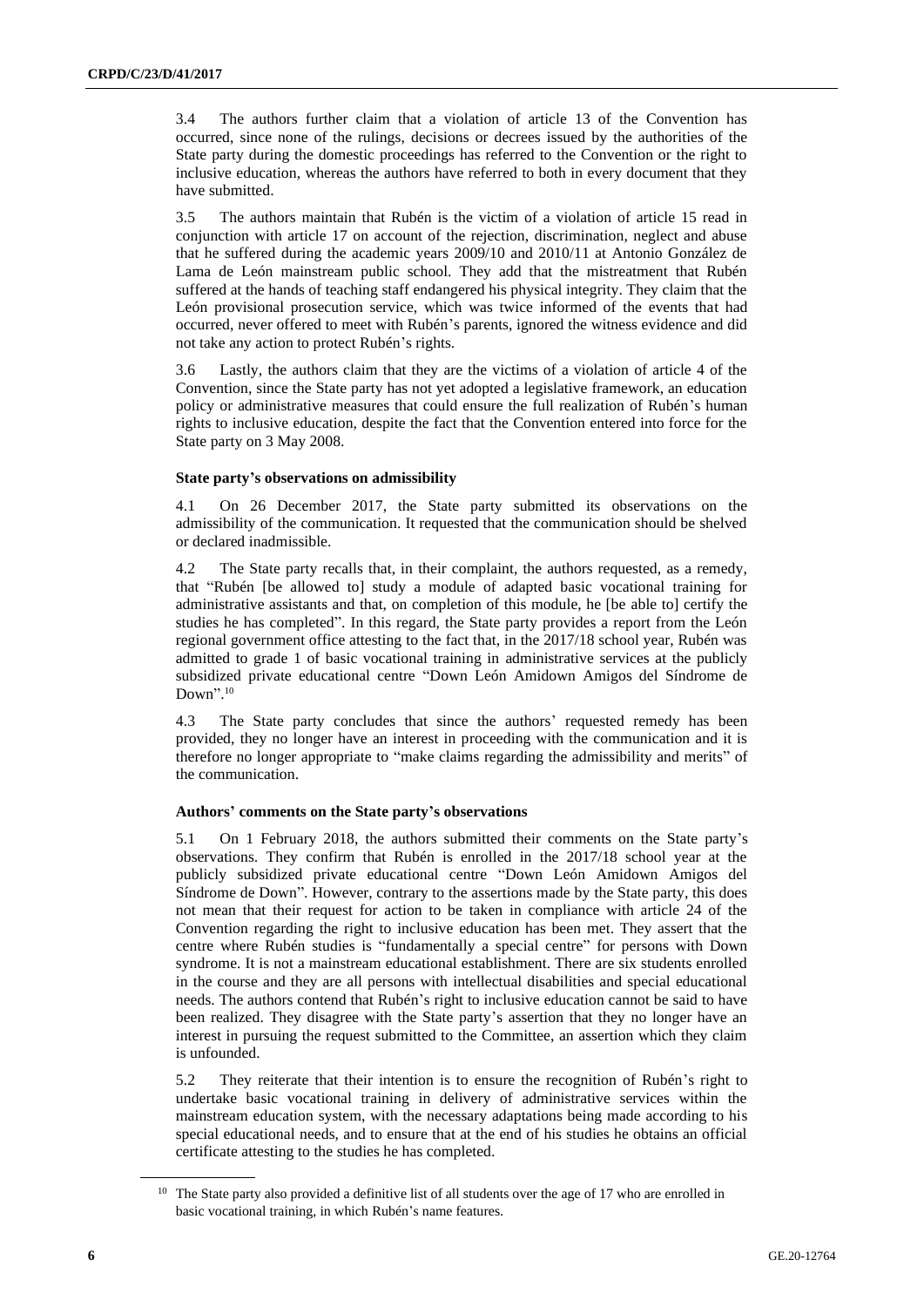5.3 They explain that Rubén had to enrol in the "Down León Amidown Amigos del Síndrome de Down" centre because there were no adequate mainstream educational establishments in his city or in the surrounding area offering real, effective and high-quality inclusive education.

5.4 The authors reiterate their claims regarding the violation of their rights under articles 4, 7, 13, 15, 17 and 23 of the Convention and note that the State party has not commented on these allegations.

#### **Additional submissions by the parties**

6.1 In its observations of 30 May 2018, the State party argues that the authors have deviated from their initial request by citing violations of articles 4, 7, 13, 15, 17 and 23 of the Convention in their comments.<sup>11</sup> In response to what the State party considers to be the subject of the communication, namely the violation of article 24 of the Convention, it reaffirms that the authors' request for reparation has been satisfied.

6.2 Both the module that Rubén is studying and the centre that teaches it are part of the State party's mainstream education system. Order No. EDU/465/2017 of 13 June 2017<sup>12</sup> provides the following:

First. [...] The renewal of the education grant agreements signed by the private educational establishments listed in annexes I, II and III is hereby approved with the amendments set out in those annexes: (a) Annex I: Renewal of education grant agreements on the second cycle of nursery education, primary education, compulsory secondary education and baccalaureate programmes; (b) Annex II: Renewal of education grant agreements on vocational training; (c) Annex III: Renewal of education grant agreements on special education. Second. New agreements under the education grant agreements system. New agreements under the education grant agreements system signed by the private educational establishments and courses listed in annexes IV and V are hereby approved: (a) Annex IV: New agreements under the education grant agreements system in the area of vocational training; (b) Annex V: New agreements under the education grant agreements system in the area of special education.

6.3 The State party indicates that the "Down León Amidown Amigos del Síndrome de Down" centre appears in annex IV (new agreements under the education grant agreements system in the area of vocational training). This shows that the centre has signed an agreement to provide basic vocational training, not an agreement to provide special education as in the case of the establishments listed in annexes III and IV. It adds that the centre is listed in the Regional Ministry of Education directory of institutions as a private specialized training centre.

6.4 On 19 September 2018, the authors submitted additional comments, stating that the administrative services module taught at the Amidown private centre is not designed to be inclusive: it is a basic vocational training programme for students with special educational support needs. They reiterate that both Rubén's family and the families of his classmates are aware that their children are not receiving an inclusive education, but that they consider it to be the "least worst option" offered by the State party in the absence of educational institutions in the area offering opportunities for real and effective inclusion. They explain that in the city of León there are two related modules on offer, the administrative services programme at Ordoño II secondary school and the agriculture, gardening and botanical studies programme at Juan del Enzina secondary school.

6.5 The fact that these modules are offered in mainstream public or private schools is not a guarantee of their inclusivity, since they are taught in segregated classrooms for students with special educational support needs. Moreover, "schooling in an educational establishment of any kind cannot constitute high-quality inclusive education if, in reality, the segregation [previously] experienced continues in practice".

<sup>&</sup>lt;sup>11</sup> The Committee notes that these articles of the Convention were also mentioned in Rubén's initial complaint.

<sup>&</sup>lt;sup>12</sup> Order No. EDU/465/2017 of 13 June 2017 approving new agreements under the education grant agreements system, the renewal of existing education grant agreements, and amendments for the school years 2017/18 to 2022/23.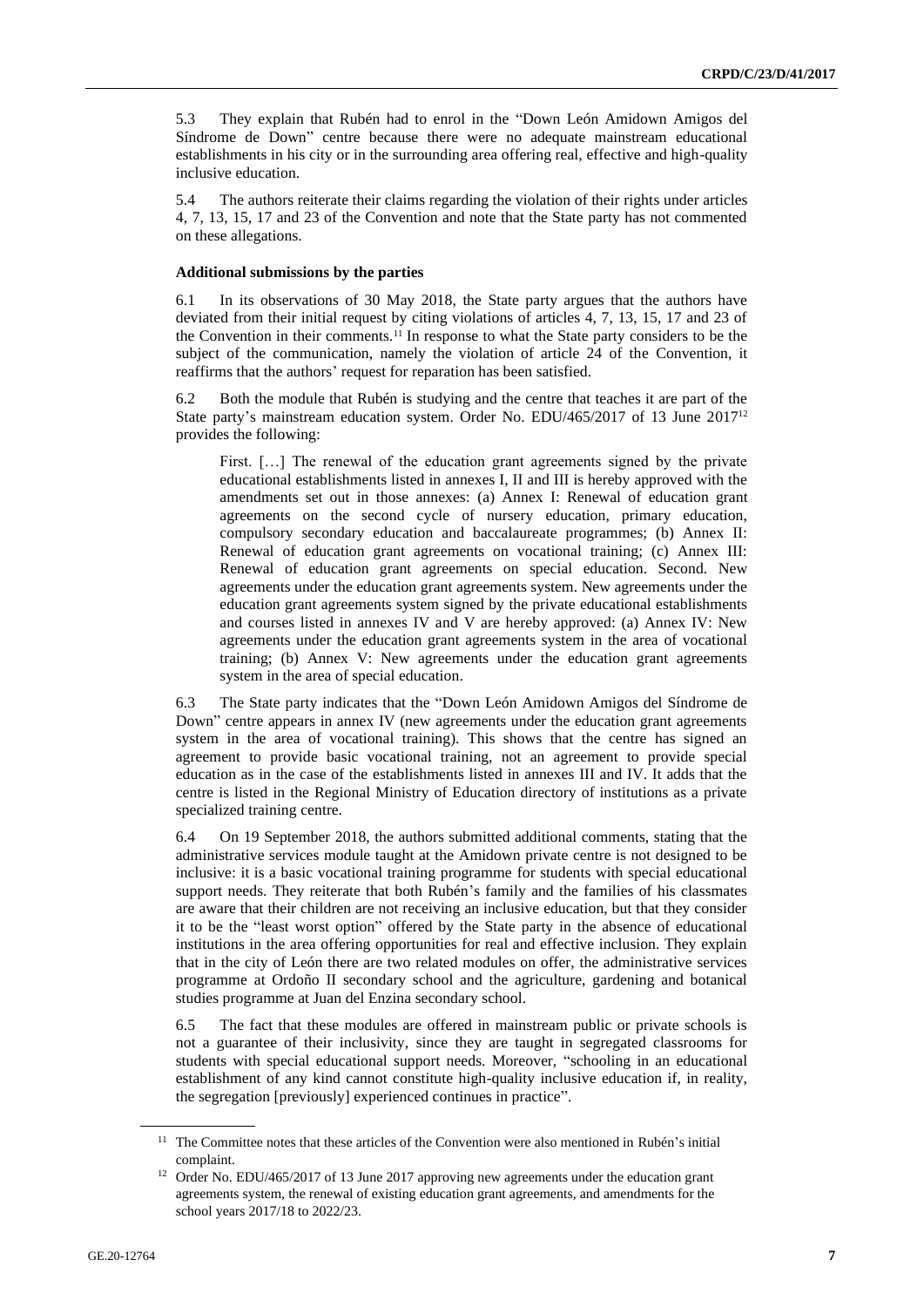6.6 Lastly, the authors reiterate their allegations with regard to the violation of articles 4, 7, 13, 15, 17 and 23 of the Convention. They have not received adequate protection from the administration or effective protection of their rights under the Convention and the State party's Constitution. Rubén's rights to equality and non-discrimination on the ground of his disability have been violated, which has had a grave impact on his dignity and moral integrity.

6.7 Order No. EDU/465/2017 of 13 June 2017, which continues to prop up a segregated special education system contrary to the Convention, was issued after the Committee had visited the State party. Following its visit, the Committee concluded that: "An inclusive system based on the right to non-discrimination and equal opportunities requires the abolition of the separate education system for students with disabilities." <sup>13</sup> Furthermore, the authors recall that Rubén's parents were prosecuted on criminal charges of neglect for demanding the protection of Rubén's right to inclusive education on an equal basis with others and that the very tough process of defending the fundamental right to inclusive education, which lasted more than seven years, took a high toll on their personal, family and social life and on their health and finances. They point to the Committee's recommendation that the State party should "ensure that the parents of students with disabilities cannot be prosecuted for neglect if they demand that their children's right to inclusive education on an equal footing be respected". <sup>14</sup> They request "true and proper compliance with the Convention to prevent the repetition of these serious violations of the Convention, which are causing [Rubén] a great amount of actual harm, since he continues to suffer from a lack of protection from discrimination and the violation of his fundamental rights".

## **B. Committee's consideration of admissibility and the merits**

#### **Consideration of admissibility**

7.1 Before considering any claim contained in a communication, the Committee must decide, in accordance with article 2 of the Optional Protocol and rule 65 of its rules of procedure, whether the case is admissible under the Optional Protocol.

7.2 The Committee notes that the authors submitted an application to the European Court of Human Rights based on the same facts as those presented to the Committee. By a decision of 13 November 2014, the European Court found that the application "did not meet the admissibility criteria set out in articles 34 and 35 of the Convention [on Human Rights]". The Committee recalls that, when the European Court bases a declaration of inadmissibility not solely on procedural grounds but also on reasons that include a certain consideration of the merits of a case, "the same matter" should be deemed to have been examined within the meaning of article 2 (c) of the Optional Protocol.<sup>15</sup> However, given the brevity of the decision rendered by the European Court and, in particular, the absence of any argument or clarification explaining the rejection of the application on the merits, $16$  the Committee is not in a position to determine with any certainty whether the case presented by the authors has already been the subject of an examination, however limited, on the merits.<sup>17</sup> The Committee thus finds that article 2 (c) of the Optional Protocol does not constitute a barrier with regard to the admissibility of the present communication.

7.3 The Committee notes the authors' claim that they have exhausted all effective domestic remedies available to them. In the absence of any objection by the State party in that regard, the Committee considers that the requirements of article 2 (d) of the Optional Protocol have been met.

7.4 The Committee further notes the State party's argument that the communication should be declared inadmissible because the authors' request for reparation has been met,

<sup>13</sup> CRPD/C/ESP/IR/1, para. 81. See also para. 79.

<sup>14</sup> Ibid., para. 84 (e).

<sup>15</sup> See, in this regard, *V.F.C. v. Spain*, (CRPD/C/21/D/34/2015), para. 7.2, and also *Mahabir v. Austria* (CCPR/C/82/D/944/2000), para. 8.3; *Linderholm v. Croatia* (CCPR/C/66/D/744/1997), para. 4.2; and *A.M. v. Denmark* (CCPR/C/16/D/121/1982), para. 6.

<sup>16</sup> *V.F.C. v. Spain*, para. 7.2; *X v. Norway* (CCPR/C/115/D/2474/2014), para. 6.2.

<sup>17</sup> *V.F.C. v. Spain*, para. 7.2; *Mahabir v. Austria*, para. 8.3.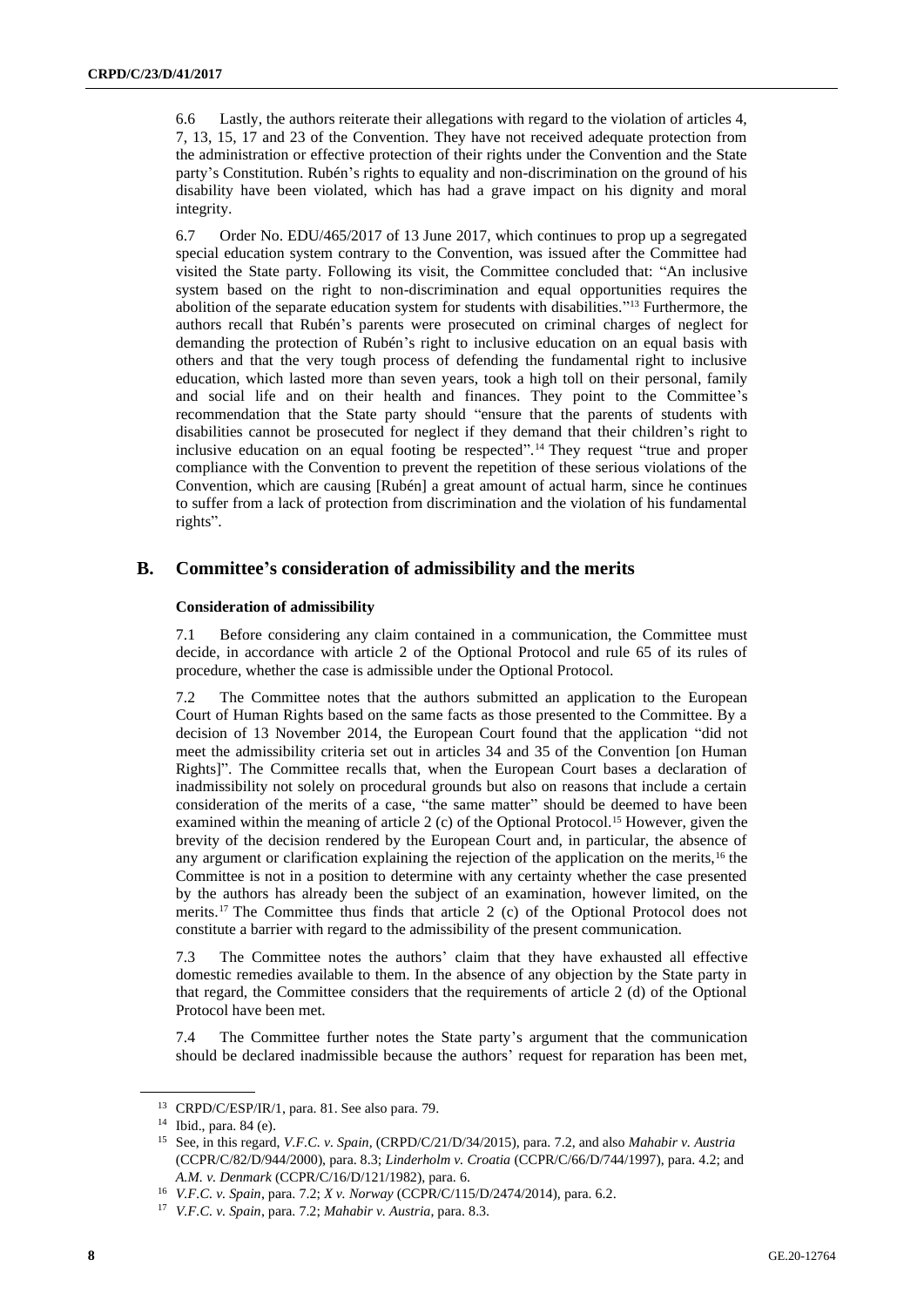insofar as Rubén was admitted in the 2017/18 school year to grade 1 of basic vocational training in the delivery of administrative services at the publicly subsidized private educational centre "Down León Amidown Amigos del Síndrome de Down". However, the Committee also notes that the authors do not consider their request to have been met, as the centre is not a mainstream educational establishment and the training that Rubén is undertaking is not inclusive in approach but is tailored exclusively to students with special educational support needs. Moreover, the Committee notes the authors' allegations that the State party violated their rights under the Convention by virtue of the fact that: (a) the administrative decision to enrol Rubén in the Nuestra Señora del Sagrado Corazón special education centre – a decision which was upheld by the State party's courts – violated his right to an inclusive education; (b) the accusation of neglect made by the León provincial prosecution service against Rubén's parents on the ground that they had refused to take him to a special education centre violated Rubén's right to family life; (c) the alleged acts of discrimination and abuse suffered by Rubén have not been properly investigated by the State party's authorities; (d) the State party has not taken the necessary steps to ensure that Rubén enjoys all his rights on an equal basis with other children; and (e) the State party has not yet adopted a legislative framework or an effective policy that ensures the full realization of Rubén's human rights, despite the fact that the Convention entered into force for the State party on 3 May 2008. In view of the above and given that the State party has not commented on any of the above allegations, the Committee considers that the authors have sufficiently substantiated their claims for the purposes of admissibility.

7.5 The Committee also takes note of the authors' allegations that the State party violated Rubén's rights under article 13 of the Convention, since none of the rulings, decisions or decrees issued by the authorities of the State party refers to the Convention, whereas the authors cited it frequently throughout the domestic proceedings. However, the Committee considers that these allegations have not been sufficiently substantiated for the purposes of admissibility, since the authors do not provide any information regarding a lack of training programmes for persons working in the administration of justice in the State party. It therefore declares them inadmissible in accordance with article 7 (f) of the Optional Protocol.

7.6 Consequently, and in the absence of any other obstacles with regard to admissibility, the Committee finds the communication admissible under article 2 of the Optional Protocol as regards the authors' claims of the violation of articles 24, 23, 7, 15 and 17 of the Convention, read alone and in conjunction with article 4, and proceeds to its consideration of the merits.

#### **Consideration of the merits**

8.1 The Committee has considered the present communication in the light of all the information that it has received, in accordance with article 5 of the Optional Protocol and rule 73 (1) of the Committee's rules of procedure.

8.2 With regard to the allegations of a violation of article 24, the Committee notes that, according to the authors, the administrative decision to enrol Rubén in the Nuestra Señora del Sagrado Corazón special education centre – a decision upheld by the State party's courts – violated his right to an inclusive education. The Committee notes the authors' allegations that this decision was taken on the basis of two reports drawn up by the guidance team in close cooperation with and at the behest of the teachers at the mainstream school that Rubén attended, who allegedly subjected him to discrimination and abuse. The Committee also notes that the State party has provided no response to these allegations. The Committee further notes that, as pointed out by the authors, from the information available in the communication it does not appear that the State party's authorities have carried out a reasonable assessment or an in-depth, detailed study of Rubén's educational needs and the reasonable accommodations that he would have needed in order to be able to continue attending a mainstream school. In this regard, the Committee notes that Administrative Court No. 1 of León states, in its ruling, that "only with individual attention and the support of specialist teachers who have been working with [Rubén] for a long time can an acceptable response be provided to the learning needs", and that, although the administration had until that time supported Rubén's inclusion in a mainstream school, a point had been reached in his educational and behavioural development at which such inclusion could no longer be ensured with the resources available to the administration,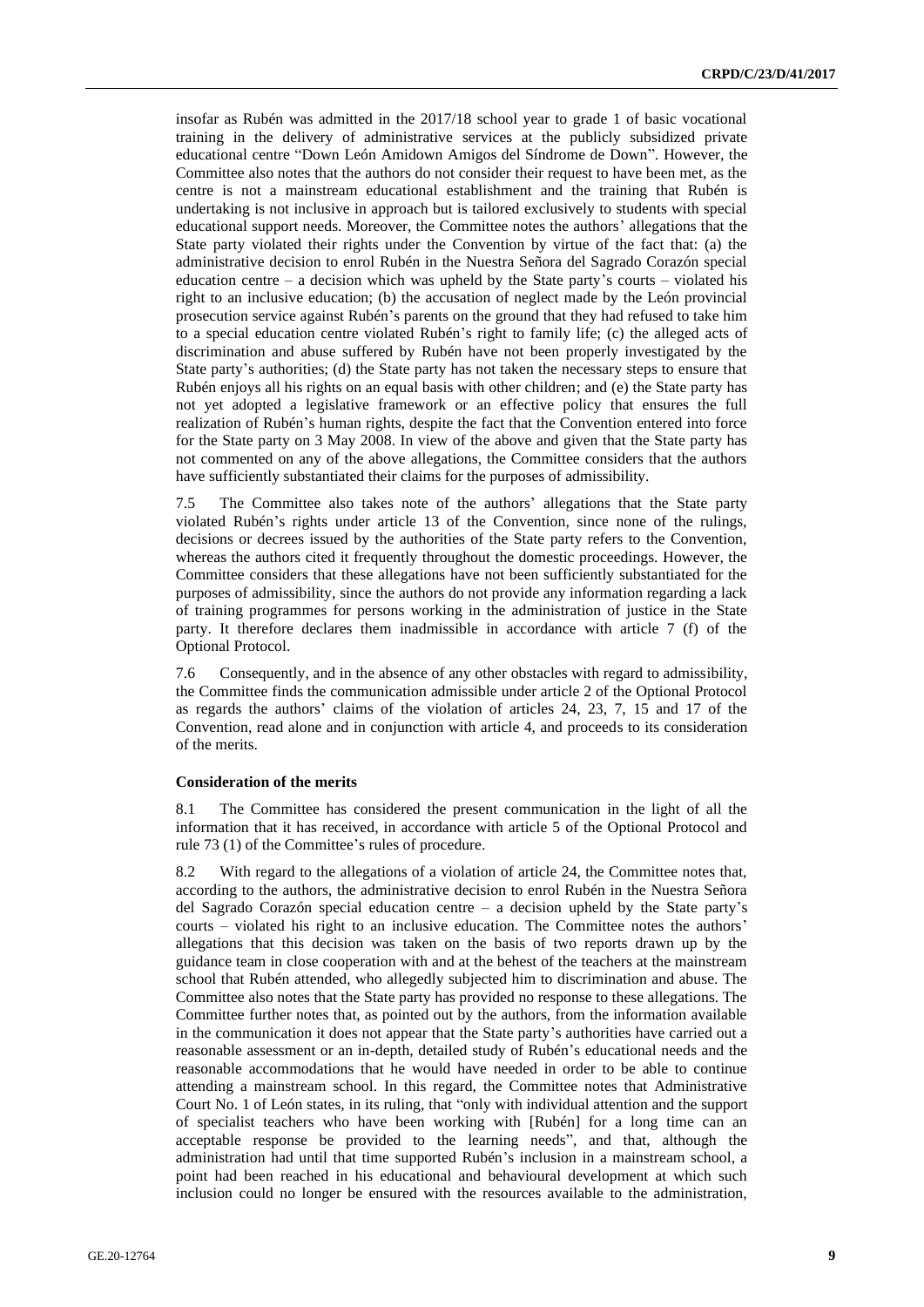"which are what they are". The Committee also notes that: Rubén did not have a special education assistant at the beginning of the 2010/11 school year, since the teacher had decided that an assistant was not needed; the assistant was only assigned later, at the request of Rubén's parents; and the assistant has stated that, following her assignment, the teacher "completely ignored and gave up teaching Rubén".

8.3 In addition, the Committee notes that the decisions issued by the judicial authorities of the State party do not give any weight to the report drawn up by the clinical psychologist G.C. indicating that Rubén's difficulties in adjusting to schooling in the mainstream establishment were due to a lack of educational support and the discriminatory, hostile environment that he experienced there. The Committee notes that the information provided does not show that all reasonable accommodation measures possible were taken to enable the author to study in a mainstream educational establishment.

8.4 The Committee recalls that "in accordance with article 24 (1), States parties must ensure the realization of the right of persons with disabilities to education through an inclusive education system at all levels, including preschool, primary, secondary and tertiary education, vocational training and lifelong learning, extracurricular and social activities, and for all students, including persons with disabilities, without discrimination and on an equal basis with others". <sup>18</sup> The Committee also recalls that "inclusion involves a process of systemic reform embodying changes and modifications in content, teaching methods, approaches, structures and strategies in education to overcome barriers with a vision serving to provide all students of the relevant age range with an equitable and participatory learning experience and the environment that best corresponds to their requirements and preferences".<sup>19</sup> The Committee further recalls that "the right to nondiscrimination includes the right not to be segregated and to be provided with reasonable accommodation and must be understood in the context of the duty to provide accessible learning environments and reasonable accommodation". 20

8.5 The Committee recalls the context in which these events occurred. It recalls that in its inquiry concerning Spain under article 6 of the Optional Protocol to the Convention, it concluded that: (a) in the State party "a structural pattern of discriminatory exclusion and educational segregation on grounds of disability has been perpetuated, by means of a medical model, which disproportionately and particularly affects persons with intellectual and psychosocial disabilities and persons with multiple disabilities";  $2^{1}$  (b) "given the number, continuing nature and diversity of violations found and the fact that they are interlinked on a permanent and continuous basis, and taking into account that such violations result in large part from the system established by legislation, policies and institutional practices […] the findings of the present inquiry are reliable and indicate grave or systematic violations within the meaning of article 6 of the Optional Protocol and rule 83 of the Committee's rules of procedure"; <sup>22</sup> and (c) "in accordance with its jurisprudence and its general comment No. 4, the Committee recalls that an inclusive system based on the right to non-discrimination and equal opportunities requires the abolition of the separate education system for students with disabilities".<sup>23</sup>

8.6 The Committee also recalls its expression of concern, in its most recent concluding observations concerning the State party, about the "limited progress made by the State party with regard to inclusive education, including the lack of a clear policy and action plan for the promotion of inclusive education. The Committee is particularly concerned that the State party has maintained all regulatory provisions on special education and a medical impairment-based approach. The Committee is concerned that a high number of children with disabilities, including autism, intellectual or psychosocial and multiple disabilities, are still receiving segregated special education." 24

8.7 With regard to the authors' claim that Rubén is the victim of a violation of article 24 read in conjunction with article 4 of the Convention, since the Convention entered into

<sup>18</sup> General comment No. 4 (2016) on the right to inclusive education, para. 8.

<sup>19</sup> Ibid., para. 11.

<sup>20</sup> Ibid., para. 13.

<sup>21</sup> CRPD/C/ESP/IR/1, para. 74.

<sup>22</sup> Ibid., para. 79.

<sup>23</sup> Ibid., para. 81.

<sup>24</sup> CRPD/C/ESP/CO/2-3, para. 45.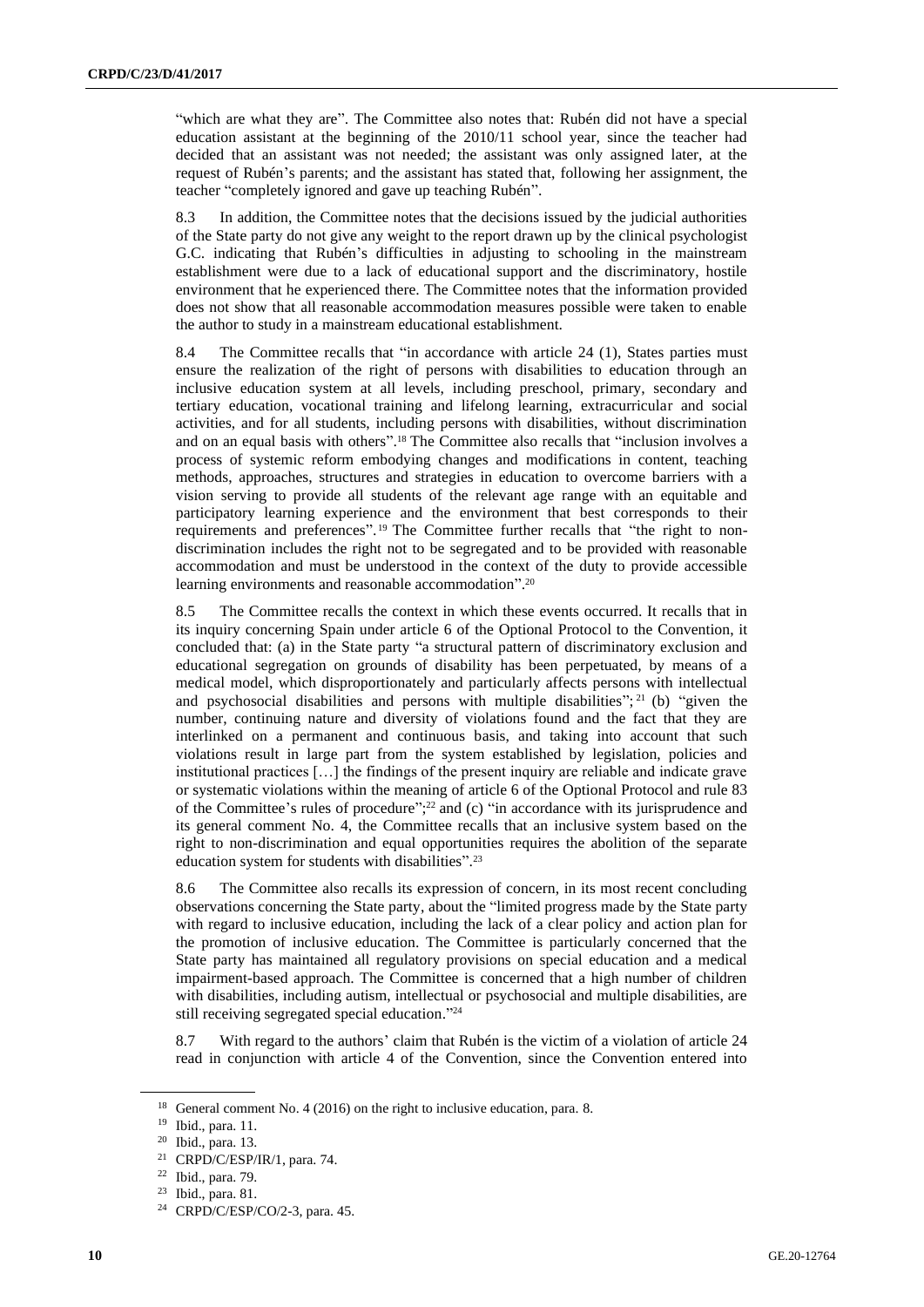force for the State party on 3 May 2008, but the State party has not yet adopted legislation or policies that ensure Rubén's right to inclusive education, the Committee recalls that: "For article 4 (1) (b) of the Convention to be implemented, States parties should take all appropriate measures, including legislation, to modify or abolish existing laws, regulations, customs and practices that constitute discrimination against persons with disabilities and that are in violation of article 24. Where necessary, discriminatory laws, regulations, customs and practices should be repealed or amended in a systematic and time-bound manner." 25

8.8 For the above reasons, the Committee considers that the administrative decision to enrol Rubén in a special education centre without taking into account the opinion of his parents, without effectively exploring the possibility of making reasonable accommodations that could have allowed him to remain in the mainstream education system, without giving any weight to the reports of the clinical psychologist and the special education assistant, and without taking into account the authors' allegations regarding acts of discrimination and abuse suffered by Rubén in the mainstream school, constitutes a violation of his rights under article 24 of the Convention read alone and in conjunction with article 4.

8.9 With regard to the allegations related to article 23 read in conjunction with article 4 of the Convention, the Committee notes the authors' claim that the State party violated their right to family life by accusing the parents of neglect on the ground that they had refused to take their child to the Nuestra Señora del Sagrado Corazón special education centre. The Committee notes the authors' claim that if the accusation had been successful, it could have caused the parents to lose custody of their child. The Committee also notes that, according to the information available in the communication, on 23 May 2014, the Court ordered Rubén's parents to provide a surety of  $\epsilon$ 2,400 each pending the outcome of the trial. This was ordered as a precautionary measure, on pain of the seizure of their assets. The Committee notes that this precautionary measure was only lifted almost a year later, on 20 April 2015, when the parents were acquitted. The Committee considers that this surety placed an excessive financial burden on Rubén's parents, which compounded the tensions arising from their struggle for the recognition of their child's rights to inclusive education, and that this undoubtedly had a negative impact on their personal and family well-being.

8.10 In this regard, the Committee recalls that in its inquiry concerning Spain under article 6 of the Optional Protocol it urged the State party to "ensure that the parents of students with disabilities cannot be prosecuted for neglect if they demand that their children's right to inclusive education on an equal footing be respected".<sup>26</sup> In the light of the arguments set forth in the preceding paragraph, the Committee finds that the State party failed to discharge its obligations under article 23 of the Convention read alone and in conjunction with article 4.

8.11 The Committee also notes the authors' allegations that during the 2009/10 and 2010/11 school years, Rubén was subjected to discrimination and abuse in the Antonio González de Lama de León mainstream public school, which endangered his physical integrity and undermined his dignity, in violation of his rights under article 15 read in conjunction with article 17 of the Convention. In particular, the Committee notes that: (a) according to witness statements made before Administrative Court No. 1 of León, the mothers of two of Rubén's classmates testified that his teacher grabbed him by the neck and threatened to throw him out of the window and also threatened to hit him with a chair; and (b) the authors claim that Rubén was physically assaulted by a teacher, who slapped him several times.

8.12 The Committee recalls that under article 15 of the Convention no one may be subjected to torture or to cruel, inhuman or degrading treatment or punishment and the State party must take all effective legislative, administrative, judicial or other measures to prevent persons with disabilities from being subjected to torture or cruel, inhuman or degrading treatment or punishment. The Committee recalls that under article 17 of the Convention every person with disabilities has a right to respect for his or her physical and mental integrity on an equal basis with others. In this regard, the Committee notes that the ruling of the High Court of Justice of Castile and León recognized that "in fact, the situation in the school in recent years was not appropriate to [Rubén's] needs, the attitude

<sup>25</sup> General comment No. 4, para. 19.

<sup>&</sup>lt;sup>26</sup> CRPD/C/ESP/IR/1, para. 84 (e).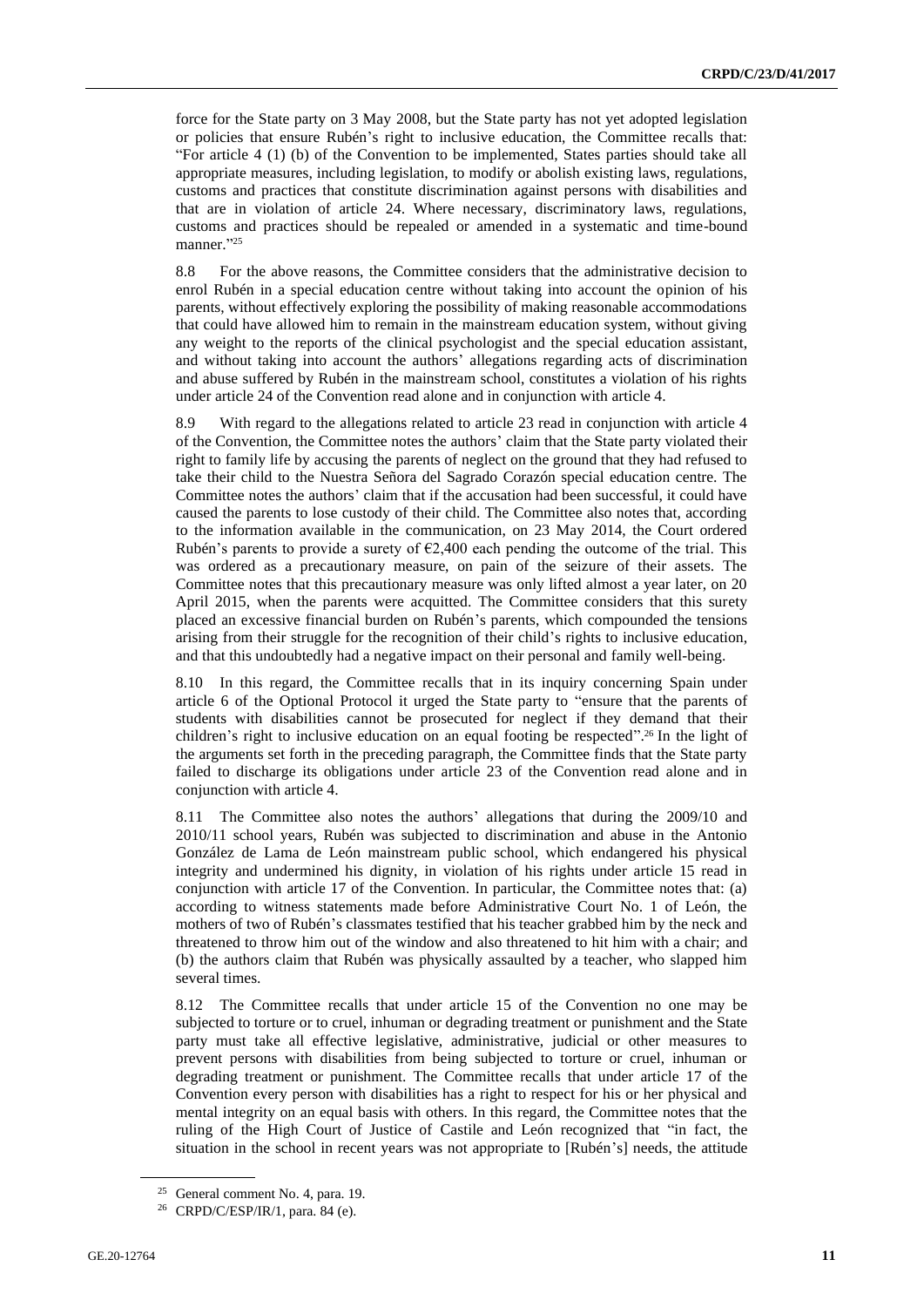of part of the teaching staff was not at all cooperative; moreover, the school's reaction to the teaching staff's actions was not what was immediately required of it (admitting, at least for the purposes of the argument, the serious accusations made against several teachers [...]), there could even have been some abnormal functioning, but such was the climate in the school where the child was receiving assistance and an education".

8.13 The Committee also notes the authors' claim that the León provincial prosecution service, which was twice informed of the events that had occurred, closed the case. In particular, the Committee notes that, in their second report, the authors included new evidence in the form of information contained in the ruling of the High Court of Justice of Castile and León regarding the statements of the mothers of Rubén's classmates, who testified to the abuse that he had suffered, and the Court's statement that "there could even have been some abnormal functioning" in the school. The Committee considers that, faced with such information, the authorities of the State party had an obligation to carry out an effective and thorough investigation into these allegations, but it failed to do so. In the light of the above and in the absence of any comments from the State party in this regard, the Committee considers that the State party has violated Rubén's rights under articles 15 and 17 of the Convention read alone and in conjunction with article 4.

8.14 Having found violations of the authors' rights under the aforementioned articles of the Convention, the Committee does not consider it necessary to examine the same allegations under article 7 of the Convention.

8.15 The Committee recalls that, pursuant to article 4 of the Convention, States parties have the general obligation to take all necessary measures to ensure and promote the full realization of all human rights and fundamental freedoms for all persons with disabilities. Thus, in the light of the arguments set forth in the preceding paragraphs, the Committee finds that the State party failed to discharge its obligations under articles 7, 15, 17, 23 and 24 of the Convention, read alone and in conjunction with article 4.

### **C. Conclusion and recommendations**

9. The Committee, acting under article 5 of the Optional Protocol, is of the view that the State party has failed to fulfil its obligations under articles 7, 15, 17, 23 and 24 of the Convention, read alone and in conjunction with article 4. The Committee therefore makes the following recommendations to the State party:

(a) Concerning the authors, the State party is under an obligation to:

(i) Provide them with an effective remedy, including reimbursement of any legal costs they have incurred, together with compensation, taking into account the emotional and psychological harm they have suffered as a consequence of the treatment they received and the way their case was handled by the authorities;

(ii) Ensure that Rubén is admitted to a truly inclusive vocational training programme, in consultation with him and with his parents;

(iii) Conduct an effective investigation into the allegations of abuse and discrimination reported by the authors and ensure accountability at all levels;

(iv) Publicly recognize, in accordance with the present Views, the violation of the rights of Rubén, a child, to inclusive education and to a life free from violence and discrimination, as well as the violation of the rights of his parents, who were wrongly charged with the criminal offence of neglect, which had psychological and financial consequences;

(v) Publish the present Views and circulate them widely in accessible formats so that they are available to all sectors of the population.

In general, the State party is under an obligation to take measures to prevent similar violations in the future. In this regard, the Committee refers to the recommendations contained in its concluding observations (CRPD/C/ESP/CO/2-3, paras. 46 and 47) and in its inquiry concerning Spain under article 6 of the Optional Protocol (CRPD/C/ESP/IR/1). In particular, it requests the State party, in close consultation with persons with disabilities and the organizations that represent them, to: